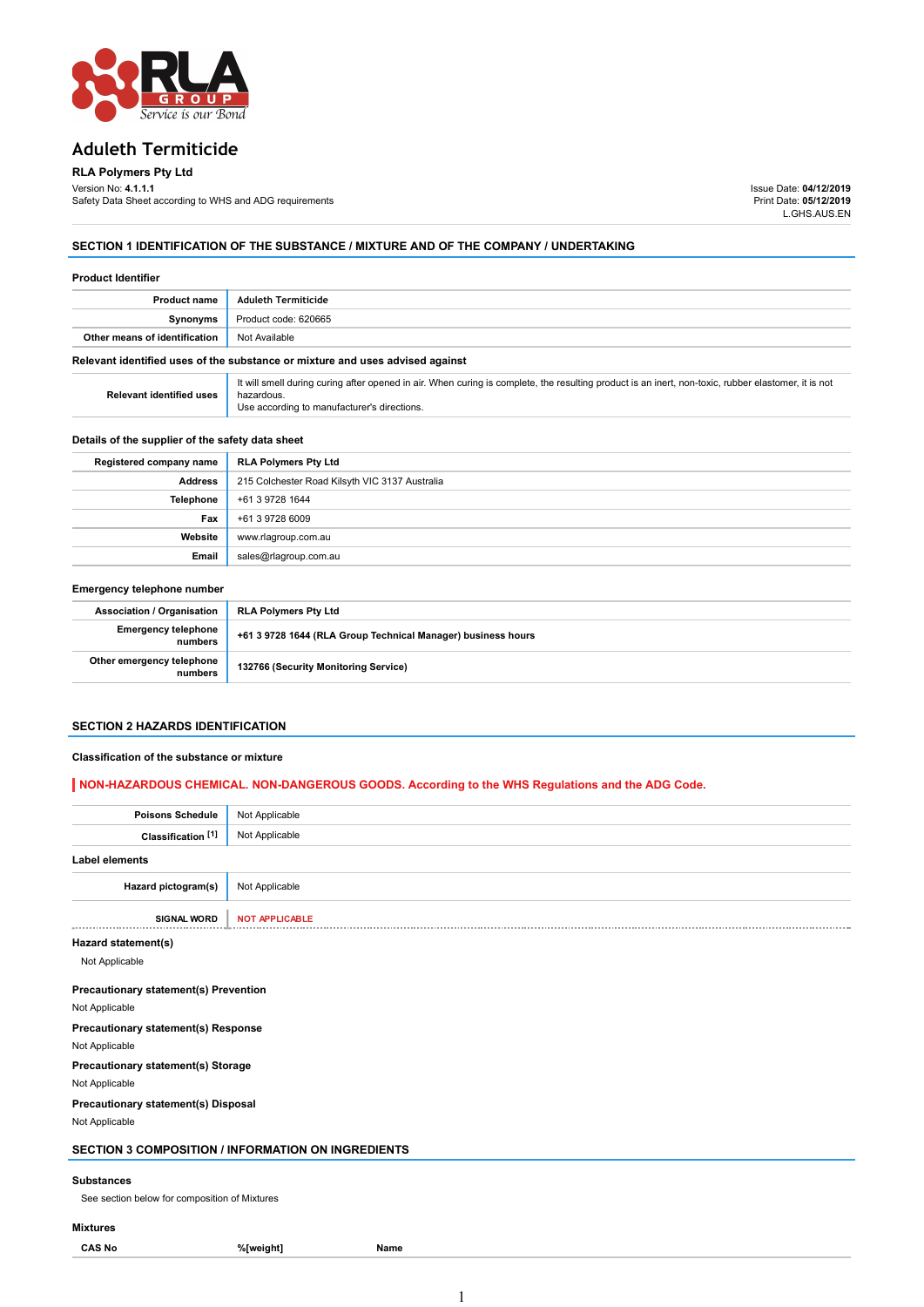| Not Available |             | not cured product contains                       |
|---------------|-------------|--------------------------------------------------|
| 75009-88-0    | 20-60       | bis[(3-methyldimethoxysilyl)propyl] propoxylated |
| 7631-86-9     | $5 - 50$    | silica amorphous                                 |
| 471-34-1      | 20-60       | calcium carbonate                                |
| 1760-24-3     | $0.1 - 51$  | N-[3-(trimethoxysilyl)propyl]ethylenediamine     |
| 82657-04-3    | $0.01 - 51$ | bifenthrin                                       |

### SECTION 4 FIRST AID MEASURES

### Description of first aid measures

| If this product comes in contact with eyes:<br>Wash out immediately with water.<br>If irritation continues, seek medical attention.<br>Removal of contact lenses after an eye injury should only be undertaken by skilled personnel. |
|--------------------------------------------------------------------------------------------------------------------------------------------------------------------------------------------------------------------------------------|
| If skin or hair contact occurs:<br>Flush skin and hair with running water (and soap if available).<br>Seek medical attention in event of irritation.                                                                                 |
| If fumes, aerosols or combustion products are inhaled remove from contaminated area.<br>Other measures are usually unnecessary.                                                                                                      |
| Immediately give a glass of water.<br>First aid is not generally required. If in doubt, contact a Poisons Information Centre or a doctor.                                                                                            |
|                                                                                                                                                                                                                                      |

### Indication of any immediate medical attention and special treatment needed

Treat symptomatically.

### SECTION 5 FIREFIGHTING MEASURES

### Extinguishing media

There is no restriction on the type of extinguisher which may be used. Use extinguishing media suitable for surrounding area.

### Special hazards arising from the substrate or mixture

| <b>Fire Incompatibility</b>    | Avoid contamination with oxidising agents i.e. nitrates, oxidising acids, chlorine bleaches, pool chlorine etc. as ignition may result                                                                                                                                                                                                                                                                                                                                           |  |  |  |  |  |  |
|--------------------------------|----------------------------------------------------------------------------------------------------------------------------------------------------------------------------------------------------------------------------------------------------------------------------------------------------------------------------------------------------------------------------------------------------------------------------------------------------------------------------------|--|--|--|--|--|--|
| <b>Advice for firefighters</b> |                                                                                                                                                                                                                                                                                                                                                                                                                                                                                  |  |  |  |  |  |  |
| <b>Fire Fighting</b>           | Alert Fire Brigade and tell them location and nature of hazard.<br>Wear breathing apparatus plus protective gloves in the event of a fire.<br>Prevent, by any means available, spillage from entering drains or water courses.<br>Use fire fighting procedures suitable for surrounding area.                                                                                                                                                                                    |  |  |  |  |  |  |
| <b>Fire/Explosion Hazard</b>   | The material is not readily combustible under normal conditions.<br>However, it will break down under fire conditions and the organic component may burn.<br>Not considered to be a significant fire risk.<br>Heat may cause expansion or decomposition with violent rupture of containers.<br>Other decomposition products include:<br>carbon dioxide (CO2)<br>nitrogen oxides (NOx)<br>silicon dioxide (SiO2)<br>other pyrolysis products typical of burning organic material. |  |  |  |  |  |  |
| <b>HAZCHEM</b>                 | Not Applicable                                                                                                                                                                                                                                                                                                                                                                                                                                                                   |  |  |  |  |  |  |

### SECTION 6 ACCIDENTAL RELEASE MEASURES

Personal precautions, protective equipment and emergency procedures

#### See section 8

### Environmental precautions

See section 12

### Methods and material for containment and cleaning up

| <b>Minor Spills</b> | Clean up all spills immediately.<br>Avoid contact with skin and eyes.<br>Wear impervious gloves and safety goggles.<br>Trowel up/scrape up.                                                                                                                   |
|---------------------|---------------------------------------------------------------------------------------------------------------------------------------------------------------------------------------------------------------------------------------------------------------|
| <b>Major Spills</b> | Clear area of personnel and move upwind.<br>Alert Fire Brigade and tell them location and nature of hazard.<br>Control personal contact with the substance, by using protective equipment.<br>Prevent spillage from entering drains, sewers or water courses. |

Personal Protective Equipment advice is contained in Section 8 of the SDS.

# SECTION 7 HANDLING AND STORAGE

| Precautions for safe handling |                                                                                                                                                                                   |
|-------------------------------|-----------------------------------------------------------------------------------------------------------------------------------------------------------------------------------|
| Safe handling                 | Limit all unnecessary personal contact.<br>Wear protective clothing when risk of exposure occurs.<br>Use in a well-ventilated area.<br>Avoid contact with incompatible materials. |
| Other information             | Store in original containers.<br>Keep containers securely sealed.<br>Store in a cool, dry, well-ventilated area.                                                                  |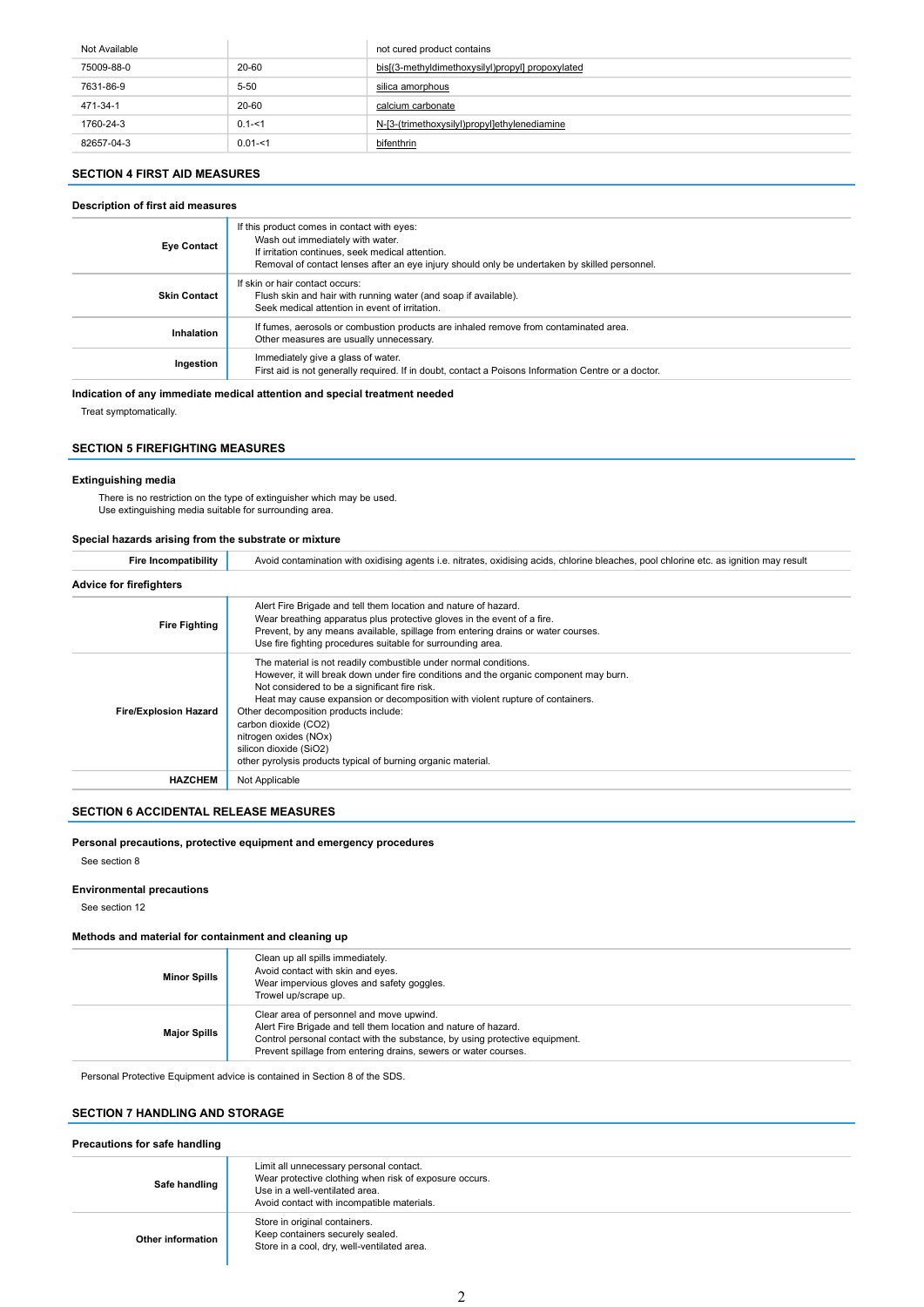Store away from incompatible materials and foodstuff containers.

## Conditions for safe storage, including any incompatibilities

| Suitable container             | Polyethylene or polypropylene container.<br>Packing as recommended by manufacturer.<br>Check all containers are clearly labelled and free from leaks. |
|--------------------------------|-------------------------------------------------------------------------------------------------------------------------------------------------------|
| <b>Storage incompatibility</b> | Avoid contamination of water, foodstuffs, feed or seed.<br>Avoid reaction with oxidising agents                                                       |
|                                |                                                                                                                                                       |

## SECTION 8 EXPOSURE CONTROLS / PERSONAL PROTECTION

## Control parameters

### OCCUPATIONAL EXPOSURE LIMITS (OEL)

### INGREDIENT DATA

| Source                       | Ingredient           | <b>Material name</b>                                                   | <b>TWA</b>              | <b>STEL</b>      | Peak             | <b>Notes</b>                                                                                                           |
|------------------------------|----------------------|------------------------------------------------------------------------|-------------------------|------------------|------------------|------------------------------------------------------------------------------------------------------------------------|
| Australia Exposure Standards | silica<br>amorphous  | Silica - Amorphous: Fume<br>(thermally generated)<br>(respirable dust) | $\overline{2}$<br>mg/m3 | Not<br>Available | Not<br>Available | (e) Containing no asbestos and < 1%<br>crystalline silica.                                                             |
| Australia Exposure Standards | silica<br>amorphous  | Silica - Amorphous: Fumed<br>silica (respirable dust)                  | 2<br>mg/m3              | Not<br>Available | Not<br>Available | Not Available                                                                                                          |
| Australia Exposure Standards | silica<br>amorphous  | Silica gel                                                             | 10<br>mq/m3             | Not<br>Available | Not<br>Available | See Silica - Amorphous; (a) This value is for<br>inhalable dust containing no asbestos and <<br>1% crystalline silica. |
| Australia Exposure Standards | silica<br>amorphous  | Silica - Amorphous:<br>Diatomaceous earth<br>(uncalcined)              | 10<br>mg/m3             | Not<br>Available | Not<br>Available | (a) This value is for inhalable dust containing<br>no asbestos and < 1% crystalline silica.                            |
| Australia Exposure Standards | silica<br>amorphous  | Precipitated silica                                                    | 10<br>mq/m3             | Not<br>Available | Not<br>Available | See Silica - Amorphous; (a) This value is for<br>inhalable dust containing no asbestos and <<br>1% crystalline silica. |
| Australia Exposure Standards | silica<br>amorphous  | Silica - Amorphous:<br>Precipitated silica                             | 10<br>mq/m3             | Not<br>Available | Not<br>Available | (a) This value is for inhalable dust containing<br>no asbestos and < 1% crystalline silica.                            |
| Australia Exposure Standards | silica<br>amorphous  | Silica - Amorphous: Silica gel                                         | 10<br>mq/m3             | Not<br>Available | Not<br>Available | (a) This value is for inhalable dust containing<br>no asbestos and < 1% crystalline silica.                            |
| Australia Exposure Standards | silica<br>amorphous  | Fumed silica (respirable dust)                                         | $\overline{2}$<br>mq/m3 | Not<br>Available | Not<br>Available | See Silica - Amorphous                                                                                                 |
| Australia Exposure Standards | silica<br>amorphous  | Diatomaceous earth<br>(uncalcined)                                     | 10<br>mq/m3             | Not<br>Available | Not<br>Available | See Silica - Amorphous; (a) This value is for<br>inhalable dust containing no asbestos and <<br>1% crystalline silica. |
| Australia Exposure Standards | calcium<br>carbonate | Calcium carbonate                                                      | 10<br>mq/m3             | Not<br>Available | Not<br>Available | (a) This value is for inhalable dust containing<br>no asbestos and < 1% crystalline silica.                            |

### EMERGENCY LIMITS

| Ingredient                                          | <b>Material name</b>                                                                                          |                     | TEEL-1        | TEEL-2         | TEEL-3         |
|-----------------------------------------------------|---------------------------------------------------------------------------------------------------------------|---------------------|---------------|----------------|----------------|
| silica amorphous                                    | Silica gel, amorphous synthetic                                                                               |                     | 18 mg/m3      | 200 mg/m3      | 1.200<br>mg/m3 |
| silica amorphous                                    | Silica, amorphous fumed                                                                                       |                     | 18 mg/m3      | 100 mg/m3      | 630 mg/m3      |
| silica amorphous                                    | Siloxanes and silicones, dimethyl, reaction products with silica; (Hydrophobic<br>silicon dioxide, amorphous) |                     | 120<br>mq/m3  | 1.300<br>mq/m3 | 7.900<br>mq/m3 |
| silica amorphous                                    | Silica, amorphous fume                                                                                        |                     | 45 mg/m3      | 500 mg/m3      | 3,000<br>mg/m3 |
| silica amorphous                                    | Silica amorphous hydrated                                                                                     |                     |               | 220 mg/m3      | 1,300<br>mg/m3 |
| calcium carbonate                                   | Limestone; (Calcium carbonate; Dolomite)                                                                      |                     | 45 mg/m3      | 500 mg/m3      | 3,000<br>mg/m3 |
| calcium carbonate                                   | Carbonic acid, calcium salt                                                                                   |                     | 45 mg/m3      | 210 mg/m3      | 1.300<br>mg/m3 |
| N-[3-(trimethoxysilyl)propyl]ethylenediamine        | Trimethoxysilylpropyl) ethylenediamine, N-(3-                                                                 |                     | $23$ mg/m $3$ | 250 mg/m3      | 1.500<br>mg/m3 |
| Ingredient                                          | <b>Original IDLH</b>                                                                                          | <b>Revised IDLH</b> |               |                |                |
| bis[(3-methyldimethoxysilyl)propyl]<br>propoxylated | Not Available<br>Not Available                                                                                |                     |               |                |                |
| silica amorphous                                    | 3,000 mg/m3<br>Not Available                                                                                  |                     |               |                |                |
| calcium carbonate                                   | Not Available<br>Not Available                                                                                |                     |               |                |                |
| N-[3-(trimethoxysilyl)propyl]ethylenediamine        | Not Available<br>Not Available                                                                                |                     |               |                |                |
| bifenthrin                                          | Not Available<br>Not Available                                                                                |                     |               |                |                |

OCCUPATIONAL EXPOSURE BANDING

| Ingredient                                   | <b>Occupational Exposure Band Rating</b>                                                                                                                                                                                                                                                                                                                                 | <b>Occupational Exposure Band Limit</b> |  |
|----------------------------------------------|--------------------------------------------------------------------------------------------------------------------------------------------------------------------------------------------------------------------------------------------------------------------------------------------------------------------------------------------------------------------------|-----------------------------------------|--|
| N-[3-(trimethoxysilyl)propyl]ethylenediamine | D                                                                                                                                                                                                                                                                                                                                                                        | $> 0.1$ to $\leq 1$ ppm                 |  |
| bifenthrin                                   |                                                                                                                                                                                                                                                                                                                                                                          | $\leq$ 0.01 mg/m <sup>3</sup>           |  |
| <b>Notes:</b>                                | Occupational exposure banding is a process of assigning chemicals into specific categories or bands based on a chemical's<br>potency and the adverse health outcomes associated with exposure. The output of this process is an occupational exposure<br>band (OEB), which corresponds to a range of exposure concentrations that are expected to protect worker health. |                                         |  |

### MATERIAL DATA

Exposure controls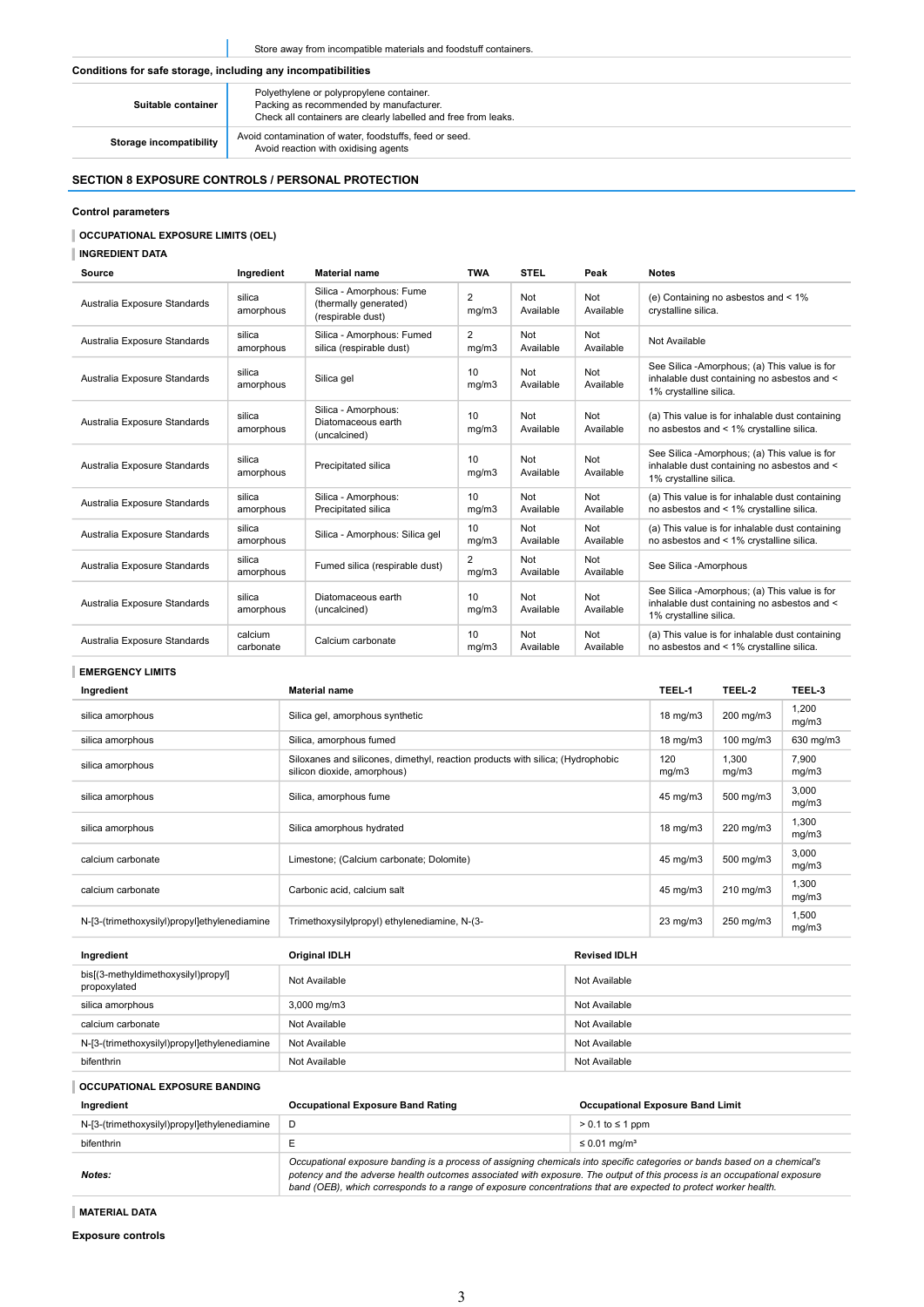| Appropriate engineering<br>controls | Engineering controls are used to remove a hazard or place a barrier between the worker and the hazard. Well-designed engineering controls<br>can be highly effective in protecting workers and will typically be independent of worker interactions to provide this high level of protection.<br>The basic types of engineering controls are:<br>Process controls which involve changing the way a job activity or process is done to reduce the risk.<br>Enclosure and/or isolation of emission source which keeps a selected hazard "physically" away from the worker and ventilation that<br>strategically "adds" and "removes" air in the work environment. |
|-------------------------------------|-----------------------------------------------------------------------------------------------------------------------------------------------------------------------------------------------------------------------------------------------------------------------------------------------------------------------------------------------------------------------------------------------------------------------------------------------------------------------------------------------------------------------------------------------------------------------------------------------------------------------------------------------------------------|
| <b>Personal protection</b>          |                                                                                                                                                                                                                                                                                                                                                                                                                                                                                                                                                                                                                                                                 |
| Eye and face protection             | Safety glasses with side shields.<br>Chemical goggles.<br>Contact lenses may pose a special hazard; soft contact lenses may absorb and concentrate irritants. A written policy document,<br>describing the wearing of lenses or restrictions on use, should be created for each workplace or task.                                                                                                                                                                                                                                                                                                                                                              |
| <b>Skin protection</b>              | See Hand protection below                                                                                                                                                                                                                                                                                                                                                                                                                                                                                                                                                                                                                                       |
| <b>Hands/feet protection</b>        | Wear general protective gloves, eg. light weight rubber gloves.                                                                                                                                                                                                                                                                                                                                                                                                                                                                                                                                                                                                 |
| <b>Body protection</b>              | See Other protection below                                                                                                                                                                                                                                                                                                                                                                                                                                                                                                                                                                                                                                      |
| Other protection                    | No special equipment needed when handling small quantities.<br><b>OTHERWISE:</b><br>Overalls.<br>Barrier cream.<br>Eyewash unit.                                                                                                                                                                                                                                                                                                                                                                                                                                                                                                                                |

# SECTION 9 PHYSICAL AND CHEMICAL PROPERTIES

### Information on basic physical and chemical properties

| Appearance                                      | Non flowing paste with mild odour; not miscible with water. |                                                   |                |
|-------------------------------------------------|-------------------------------------------------------------|---------------------------------------------------|----------------|
|                                                 |                                                             |                                                   |                |
| <b>Physical state</b>                           | Non Slump Paste                                             | Relative density (Water = 1)                      | 1.5            |
| Odour                                           | Not Available                                               | <b>Partition coefficient</b><br>n-octanol / water | Not Available  |
| Odour threshold                                 | Not Available                                               | Auto-ignition temperature<br>$(^{\circ}C)$        | Not Available  |
| pH (as supplied)                                | Not Applicable                                              | <b>Decomposition temperature</b>                  | Not Available  |
| Melting point / freezing point<br>(°C)          | Not Available                                               | Viscosity (cSt)                                   | Not Available  |
| Initial boiling point and<br>boiling range (°C) | Not Applicable                                              | Molecular weight (g/mol)                          | Not Applicable |
| Flash point (°C)                                | Not Applicable                                              | <b>Taste</b>                                      | Not Available  |
| <b>Evaporation rate</b>                         | Not Available                                               | <b>Explosive properties</b>                       | Not Available  |
| <b>Flammability</b>                             | Not Applicable                                              | <b>Oxidising properties</b>                       | Not Available  |
| Upper Explosive Limit (%)                       | Not Applicable                                              | Surface Tension (dyn/cm or<br>mN/m                | Not Available  |
| Lower Explosive Limit (%)                       | Not Applicable                                              | <b>Volatile Component (%vol)</b>                  | Not Available  |
| Vapour pressure (kPa)                           | Not Available                                               | Gas group                                         | Not Available  |
| Solubility in water                             | Immiscible                                                  | pH as a solution (1%)                             | Not Available  |
| Vapour density (Air = 1)                        | Not Available                                               | VOC g/L                                           | Not Available  |

### SECTION 10 STABILITY AND REACTIVITY

| Reactivity                                 | See section 7                                                             |
|--------------------------------------------|---------------------------------------------------------------------------|
| <b>Chemical stability</b>                  | Product is considered stable and hazardous polymerisation will not occur. |
| Possibility of hazardous<br>reactions      | See section 7                                                             |
| <b>Conditions to avoid</b>                 | See section 7                                                             |
| Incompatible materials                     | See section 7                                                             |
| <b>Hazardous decomposition</b><br>products | See section 5                                                             |

## SECTION 11 TOXICOLOGICAL INFORMATION

## Information on toxicological effects

| Inhaled             | The material is not thought to produce adverse health effects or irritation of the respiratory tract (as classified by EC Directives using animal<br>models). Nevertheless, good hygiene practice requires that exposure be kept to a minimum and that suitable control measures be used in an<br>occupational setting.                                                                                                                                                                                                                                                                                                                                        |
|---------------------|----------------------------------------------------------------------------------------------------------------------------------------------------------------------------------------------------------------------------------------------------------------------------------------------------------------------------------------------------------------------------------------------------------------------------------------------------------------------------------------------------------------------------------------------------------------------------------------------------------------------------------------------------------------|
| Ingestion           | The material has NOT been classified by EC Directives or other classification systems as "harmful by ingestion". This is because of the lack<br>of corroborating animal or human evidence. The material may still be damaging to the health of the individual, following ingestion, especially<br>where pre-existing organ (e.g liver, kidney) damage is evident. Present definitions of harmful or toxic substances are generally based on<br>doses producing mortality rather than those producing morbidity (disease, ill-health).                                                                                                                          |
| <b>Skin Contact</b> | The material is not thought to produce adverse health effects or skin irritation following contact (as classified by EC Directives using animal<br>models). Nevertheless, good hygiene practice requires that exposure be kept to a minimum and that suitable gloves be used in an<br>occupational setting.<br>Open cuts, abraded or irritated skin should not be exposed to this material<br>Entry into the blood-stream through, for example, cuts, abrasions, puncture wounds or lesions, may produce systemic injury with harmful<br>effects. Examine the skin prior to the use of the material and ensure that any external damage is suitably protected. |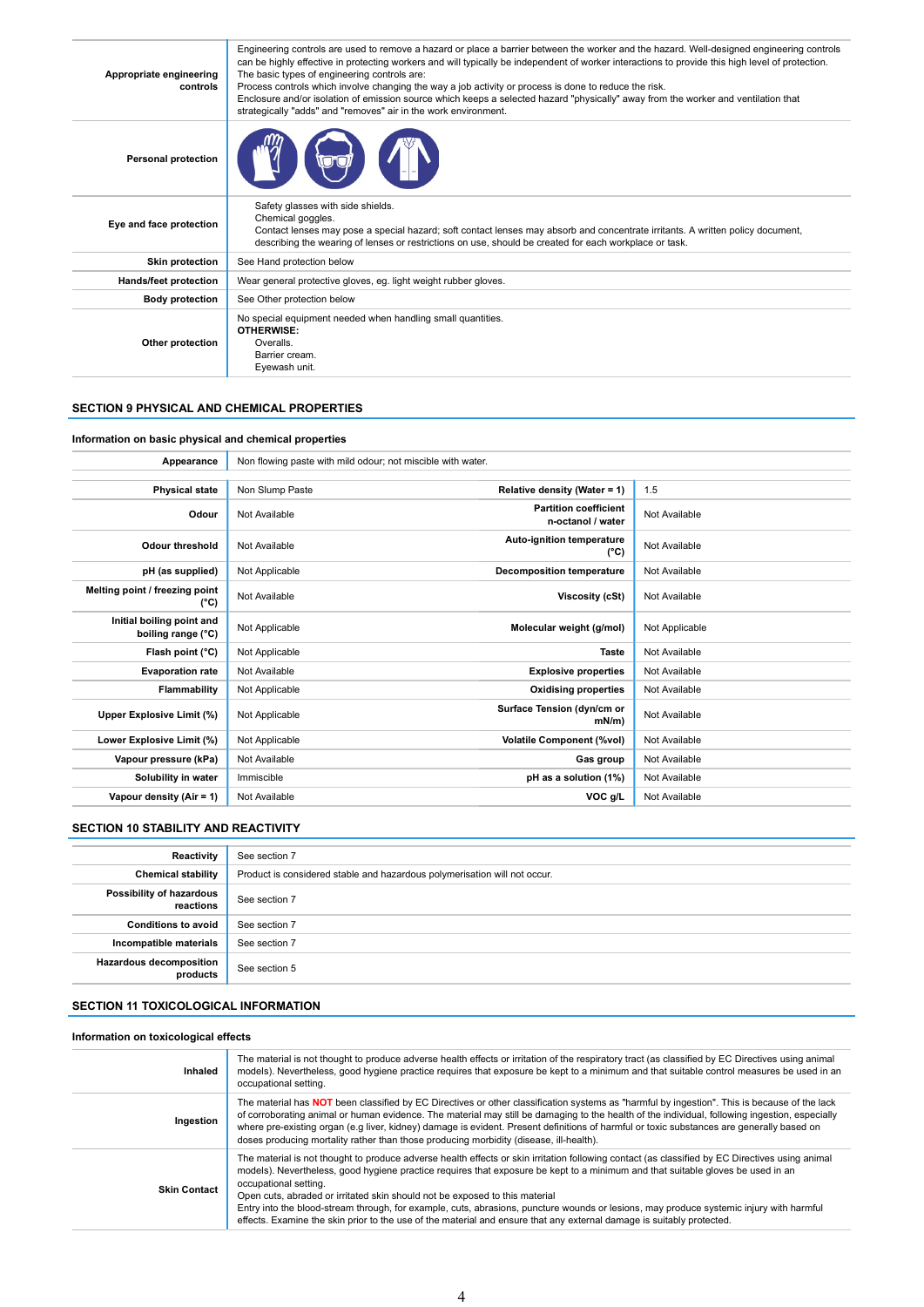Eye Although the material is not thought to be an irritant (as classified by EC Directives), direct contact with the eye may produce transient discomfort characterised by tearing or conjunctival redness (as with windburn).

Long-term exposure to the product is not thought to produce chronic effects adverse to health (as classified by EC Directives using animal<br>models); nevertheless exposure by all routes should be minimised as a matter of cou

|                                              | <b>TOXICITY</b>                                                                                                              | <b>IRRITATION</b>                                     |  |  |
|----------------------------------------------|------------------------------------------------------------------------------------------------------------------------------|-------------------------------------------------------|--|--|
| <b>FlexPro MS Termite Resistant SSG</b>      | Not Available                                                                                                                | Not Available                                         |  |  |
| bis[(3-methyldimethoxysilyl)propyl]          | <b>TOXICITY</b>                                                                                                              | <b>IRRITATION</b>                                     |  |  |
| propoxylated                                 | Not Available                                                                                                                | Not Available                                         |  |  |
|                                              | <b>TOXICITY</b>                                                                                                              | <b>IRRITATION</b>                                     |  |  |
|                                              | Dermal (rabbit) LD50: >5000 mg/kg <sup>[2]</sup>                                                                             | Eye (rabbit): non-irritating *                        |  |  |
| silica amorphous                             | Inhalation (rat) LC50: >0.139 mg/l/14h**[Grace][2]                                                                           | Eye: no adverse effect observed (not irritating)[1]   |  |  |
|                                              | Oral (rat) LD50: 3160 mg/kg <sup>[2]</sup>                                                                                   | Skin (rabbit): non-irritating *                       |  |  |
|                                              |                                                                                                                              | Skin: no adverse effect observed (not irritating)[1]  |  |  |
|                                              | <b>TOXICITY</b>                                                                                                              | <b>IRRITATION</b>                                     |  |  |
|                                              | dermal (rat) LD50: >2000 mg/kg[1]                                                                                            | Eye (rabbit): 0.75 mg/24h - SEVERE                    |  |  |
| calcium carbonate                            | Oral (rat) LD50: >2000 mg/kg <sup>[1]</sup>                                                                                  | Eye: no adverse effect observed (not irritating)[1]   |  |  |
|                                              |                                                                                                                              | Skin (rabbit): 500 mg/24h-moderate                    |  |  |
|                                              |                                                                                                                              | Skin: no adverse effect observed (not irritating)[1]  |  |  |
|                                              | <b>TOXICITY</b>                                                                                                              | <b>IRRITATION</b>                                     |  |  |
|                                              | dermal (rat) LD50: >2009 mg/kg[1]                                                                                            | Eye (rabbit): 15 mg SEVERE                            |  |  |
| N-[3-(trimethoxysilyl)propyl]ethylenediamine | Oral (rat) LD50: 1897 mg/kg[1]                                                                                               | Eye: adverse effect observed (irreversible damage)[1] |  |  |
|                                              |                                                                                                                              | Skin (rabbit): 500 mg mild                            |  |  |
|                                              |                                                                                                                              | Skin: no adverse effect observed (not irritating)[1]  |  |  |
|                                              | <b>TOXICITY</b>                                                                                                              | <b>IRRITATION</b>                                     |  |  |
| bifenthrin                                   | Dermal (rabbit) LD50: >2000 mg/kg <sup>[2]</sup>                                                                             | Eye (rabbit): non-irritant *                          |  |  |
|                                              | Oral (rat) LD50: 54.5 mg/kg[2]                                                                                               | Skin (rabbit): non-irritant *                         |  |  |
| Legend:                                      | 1. Value obtained from Europe ECHA Registered Substances - Acute toxicity 2.* Value obtained from manufacturer's SDS. Unless |                                                       |  |  |

otherwise specified data extracted from RTECS - Register of Toxic Effect of chemical Substances

| BIS[(3-METHYLDIMETHOXYSILYL)PROPYL]<br><b>PROPOXYLATED</b> | For alkoxysilanes:<br>Low molecular weight alkoxysilanes (including alkyl orthosilicates) are a known concern for lung toxicity, due to<br>inhalation of vapours or aerosols causing irreversible lung damage at low doses.<br>Alkoxysilane groups that rapidly hydrolyse when in contact with water, result in metabolites that may only cause<br>mild skin irritation. Although there appears to be signs of irritation under different test conditions, based on the<br>available information, the alkoxysilanes cannot be readily classified as a skin irritant.<br>The trimethoxysilane group of chemicals have previously been associated with occupational eye irritation in<br>exposed workers who experienced severe inflammation of the cornea.<br>No significant acute toxicological data identified in literature search.                                                                                                                                                                                                                                                                                                                                                                                                                                                                                                                                                                                                                                                                                                                                                                                                                                                                                                                                                                                                                                                                                                                                |
|------------------------------------------------------------|----------------------------------------------------------------------------------------------------------------------------------------------------------------------------------------------------------------------------------------------------------------------------------------------------------------------------------------------------------------------------------------------------------------------------------------------------------------------------------------------------------------------------------------------------------------------------------------------------------------------------------------------------------------------------------------------------------------------------------------------------------------------------------------------------------------------------------------------------------------------------------------------------------------------------------------------------------------------------------------------------------------------------------------------------------------------------------------------------------------------------------------------------------------------------------------------------------------------------------------------------------------------------------------------------------------------------------------------------------------------------------------------------------------------------------------------------------------------------------------------------------------------------------------------------------------------------------------------------------------------------------------------------------------------------------------------------------------------------------------------------------------------------------------------------------------------------------------------------------------------------------------------------------------------------------------------------------------------|
| <b>SILICA AMORPHOUS</b>                                    | Reports indicate high/prolonged exposures to amorphous silicas induced lung fibrosis in experimental animals; in<br>some experiments these effects were reversible. [PATTYS]<br>For silica amorphous:<br>When experimental animals inhale synthetic amorphous silica (SAS) dust, it dissolves in the lung fluid and is<br>rapidly eliminated. If swallowed, the vast majority of SAS is excreted in the faeces and there is little accumulation<br>in the body. Following absorption across the gut, SAS is eliminated via urine without modification in animals and<br>humans. SAS is not expected to be broken down (metabolised) in mammals.<br>The substance is classified by IARC as Group 3:<br>NOT classifiable as to its carcinogenicity to humans.<br>Evidence of carcinogenicity may be inadequate or limited in animal testing.                                                                                                                                                                                                                                                                                                                                                                                                                                                                                                                                                                                                                                                                                                                                                                                                                                                                                                                                                                                                                                                                                                                           |
| <b>CALCIUM CARBONATE</b>                                   | No evidence of carcinogenic properties. No evidence of mutagenic or teratogenic effects.<br>The material may cause skin irritation after prolonged or repeated exposure and may produce a contact<br>dermatitis (nonallergic). This form of dermatitis is often characterised by skin redness (erythema) and swelling<br>the epidermis. Histologically there may be intercellular oedema of the spongy layer (spongiosis) and intracellular<br>oedema of the epidermis.                                                                                                                                                                                                                                                                                                                                                                                                                                                                                                                                                                                                                                                                                                                                                                                                                                                                                                                                                                                                                                                                                                                                                                                                                                                                                                                                                                                                                                                                                              |
| N-[3-(TRIMETHOXYSILYL)PROPYL]ETHYLENEDIAMINE               | The following information refers to contact allergens as a group and may not be specific to this product.<br>Contact allergies quickly manifest themselves as contact eczema, more rarely as urticaria or Quincke's oedema.<br>The pathogenesis of contact eczema involves a cell-mediated (T lymphocytes) immune reaction of the delayed<br>type. Other allergic skin reactions, e.g. contact urticaria, involve antibody-mediated immune reactions.<br>Allergic reactions which develop in the respiratory passages as bronchial asthma or rhinoconjunctivitis, are<br>mostly the result of reactions of the allergen with specific antibodies of the IgE class and belong in their reaction<br>rates to the manifestation of the immediate type. In addition to the allergen-specific potential for causing<br>respiratory sensitisation, the amount of the allergen, the exposure period and the genetically determined<br>disposition of the exposed person are likely to be decisive. Factors which increase the sensitivity of the mucosa<br>may play a role in predisposing a person to allergy. They may be genetically determined or acquired, for<br>example, during infections or exposure to irritant substances.<br>Particular attention is drawn to so-called atopic diathesis which is characterised by an increased susceptibility to<br>allergic rhinitis, allergic bronchial asthma and atopic eczema (neurodermatitis) which is associated with increased<br>IqE synthesis.<br>Exogenous allergic alveolitis is induced essentially by allergen specific immune-complexes of the IgG type; cell-<br>mediated reactions (T lymphocytes) may be involved. Such allergy is of the delayed type with onset up to four<br>hours following exposure.<br>For N-[3-(trimethoxysilyl)propyl]ethylenediamine (AEAPTMS) and its analogues:<br>Acute toxicity: In rabbits, AEAPTMS is moderately irritating to the skin and severely irritating to the eyes. |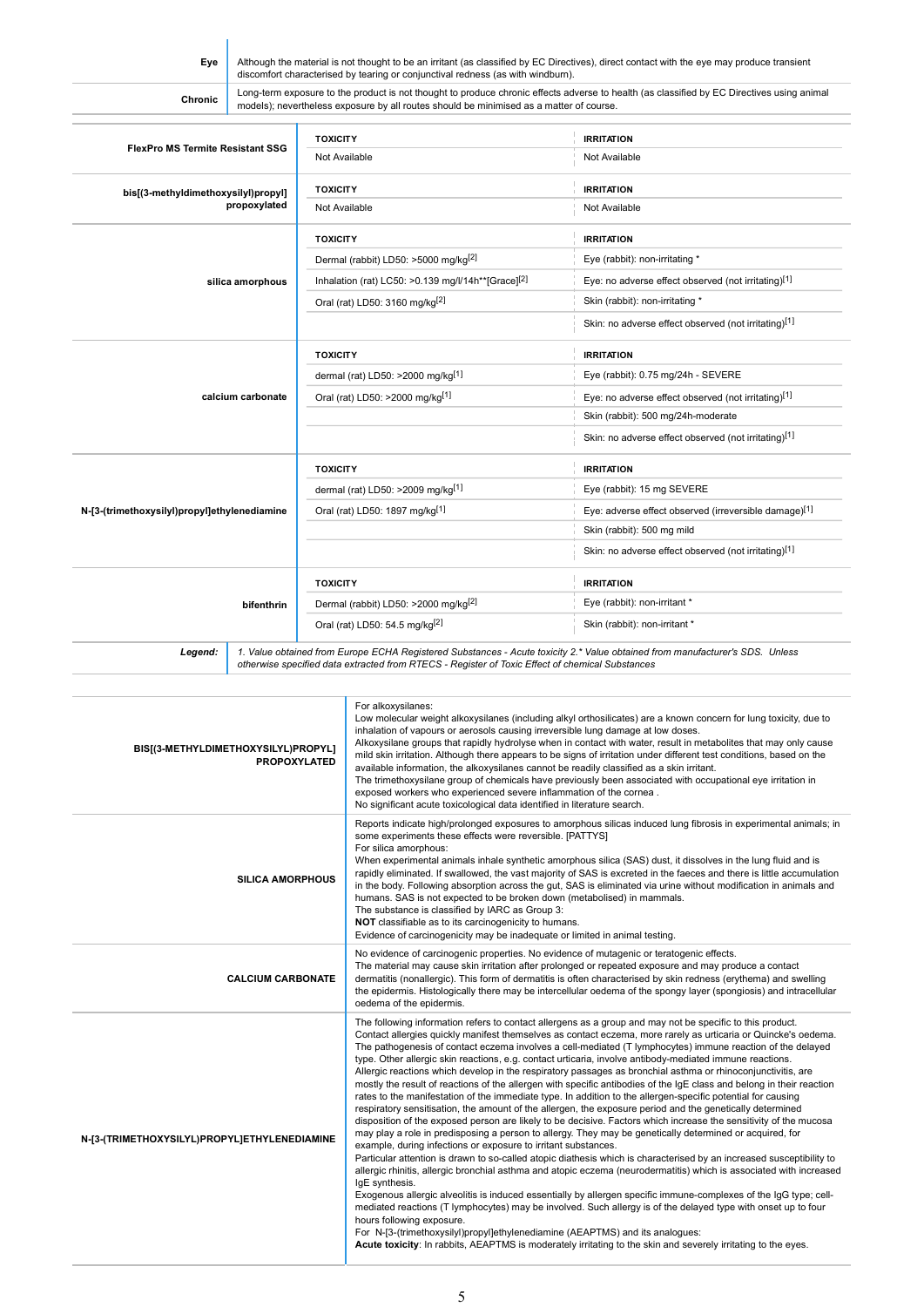|                                                                                | AEAPTMS showed a skin sensitizing potential in a guinea pig maximisation test.<br><b>Repeat dose toxicity:</b> AEAPTMS was tested in rats in a combined repeated dose toxicity test with a<br>reproductive/ developmental screening test, following the OECD test quideline 422 (28-39 days). Clinical findings<br>attributed to the test substance included clear perioral soiling in several high dose animals and either increased<br>nasal sounds, labored respiration, or soft vocalizations in approximately half of the high dose females and one<br>high dose male.<br>The material may cause skin irritation after prolonged or repeated exposure and may produce a contact<br>dermatitis (nonallergic). This form of dermatitis is often characterised by skin redness (erythema) and swelling<br>epidermis. Histologically there may be intercellular oedema of the spongy layer (spongiosis) and intracellular<br>oedema of the epidermis.                                                                   |
|--------------------------------------------------------------------------------|--------------------------------------------------------------------------------------------------------------------------------------------------------------------------------------------------------------------------------------------------------------------------------------------------------------------------------------------------------------------------------------------------------------------------------------------------------------------------------------------------------------------------------------------------------------------------------------------------------------------------------------------------------------------------------------------------------------------------------------------------------------------------------------------------------------------------------------------------------------------------------------------------------------------------------------------------------------------------------------------------------------------------|
| <b>BIFENTHRIN</b>                                                              | For bifenthrin:<br>Acute Toxicity: Bifenthrin is moderately toxic to mammals when ingested. Large doses may cause<br>incoordination, tremor, salivation, vomiting, diarrhea, and irritability to sound and touch. The dose at which half of<br>the test animal die, the LD50, for bifenthrin is about 54 mg/kg in female rats and 70 mg/kg in male rats. The LD50<br>for rabbits whose skin is exposed to bifenthrin is greater than 2,000 mg/kg.<br>NOEL (dogs) 1.5 mg/day/1y * ADI 0.02 mg/kg * Non-teratogenic in rats (< 2 mg/kg/day) and rabbits (8<br>mq/kq/day)* 2="" mq/kq/day)="" and="" rabbits="" (8=""> No skin sensitisation (quinea piqs) *                                                                                                                                                                                                                                                                                                                                                                |
| <b>CALCIUM CARBONATE &amp;</b><br>N-[3-(TRIMETHOXYSILYL)PROPYL]ETHYLENEDIAMINE | Asthma-like symptoms may continue for months or even years after exposure to the material ceases. This may<br>be due to a non-allergenic condition known as reactive airways dysfunction syndrome (RADS) which can occur<br>following exposure to high levels of highly irritating compound. Key criteria for the diagnosis of RADS include the<br>absence of preceding respiratory disease, in a non-atopic individual, with abrupt onset of persistent asthma-like<br>symptoms within minutes to hours of a documented exposure to the irritant. A reversible airflow pattern, on<br>spirometry, with the presence of moderate to severe bronchial hyperreactivity on methacholine challenge testing<br>and the lack of minimal lymphocytic inflammation, without eosinophilia, have also been included in the criteria for<br>diagnosis of RADS.<br>The material may produce severe irritation to the eye causing pronounced inflammation. Repeated or prolonged<br>exposure to irritants may produce conjunctivitis. |

ń

| <b>Acute Toxicity</b>                       | Carcinogenicity                 |                                                                                                                        |
|---------------------------------------------|---------------------------------|------------------------------------------------------------------------------------------------------------------------|
| <b>Skin Irritation/Corrosion</b>            | Reproductivity                  |                                                                                                                        |
| <b>Serious Eye</b><br>Damage/Irritation     | <b>STOT - Single Exposure</b>   |                                                                                                                        |
| <b>Respiratory or Skin</b><br>sensitisation | <b>STOT - Repeated Exposure</b> |                                                                                                                        |
| <b>Mutagenicity</b>                         | <b>Aspiration Hazard</b>        |                                                                                                                        |
|                                             | Legend:                         | - Data either not available or does not fill the criteria for classification<br>Dete evelleble to make along the other |

### – Data available to make classification

### SECTION 12 ECOLOGICAL INFORMATION

### **Toxicity**

|                                                     | <b>ENDPOINT</b>  | <b>TEST DURATION (HR)</b> | <b>SPECIES</b>                | VALUE            | <b>SOURCE</b>           |
|-----------------------------------------------------|------------------|---------------------------|-------------------------------|------------------|-------------------------|
| <b>Aduleth Termiticide</b>                          | Not<br>Available | Not Available             | Not Available                 | Not<br>Available | Not<br>Available        |
|                                                     | <b>ENDPOINT</b>  | <b>TEST DURATION (HR)</b> | <b>SPECIES</b>                | VALUE            | <b>SOURCE</b>           |
| bis[(3-methyldimethoxysilyl)propyl]<br>propoxylated | Not<br>Available | Not Available             | Not Available                 | Not<br>Available | Not<br>Available        |
|                                                     | <b>ENDPOINT</b>  | <b>TEST DURATION (HR)</b> | <b>SPECIES</b>                | VALUE            | <b>SOURCE</b>           |
|                                                     | <b>LC50</b>      | 96                        | Fish                          | 1-289.09mg/L     | 2                       |
| silica amorphous                                    | <b>EC50</b>      | 48                        | Crustacea                     | ca.7600mg/L      | $\mathbf{1}$            |
|                                                     | <b>EC50</b>      | 72                        | Algae or other aquatic plants | 440mg/L          | $\overline{1}$          |
|                                                     | <b>NOEC</b>      | 720                       | Crustacea                     | 34.223mg/L       | $\overline{2}$          |
|                                                     | <b>ENDPOINT</b>  | <b>TEST DURATION (HR)</b> | <b>SPECIES</b>                | VALUE            | <b>SOURCE</b>           |
|                                                     | <b>LC50</b>      | 96                        | Fish                          | >56000mg/L       | 4                       |
| calcium carbonate                                   | EC50             | 72                        | Algae or other aquatic plants | $>14$ mg/L       | 2                       |
|                                                     | EC10             | 72                        | Algae or other aquatic plants | $>14$ mg/L       | 2                       |
|                                                     | <b>NOEC</b>      | 72                        | Algae or other aquatic plants | $14$ mg/L        | $\overline{2}$          |
|                                                     | <b>ENDPOINT</b>  | <b>TEST DURATION (HR)</b> | <b>SPECIES</b>                | <b>VALUE</b>     | <b>SOURCE</b>           |
|                                                     | <b>LC50</b>      | 96                        | Fish                          | 597mg/L          | 2                       |
| N-[3-(trimethoxysilyl)propyl]ethylenediamine        | EC50             | 48                        | Crustacea                     | 81mg/L           | 2                       |
|                                                     | <b>EC50</b>      | 96                        | Algae or other aguatic plants | <1.000mg/L       | 3                       |
|                                                     | <b>NOEC</b>      | 72                        | Algae or other aguatic plants | $1.6$ mg/L       | $\overline{\mathbf{c}}$ |
|                                                     | <b>ENDPOINT</b>  | <b>TEST DURATION (HR)</b> | <b>SPECIES</b>                | VALUE            | <b>SOURCE</b>           |
|                                                     | <b>LC50</b>      | 96                        | Fish                          | 0.00015mg/L      | 4                       |
| bifenthrin                                          | <b>EC50</b>      | 48                        | Crustacea                     | 0.0016mg/L       | 4                       |
|                                                     | <b>EC50</b>      | 96                        | Algae or other aquatic plants | 0.00145mg/L      | 3                       |
| <b>NOEC</b>                                         |                  | 504                       | Crustacea                     | 0.000004mg/L     | 4                       |

Assessment Data 6. NITE (Japan) - Bioconcentration Data 7. METI (Japan) - Bioconcentration Data 8. Vendor Data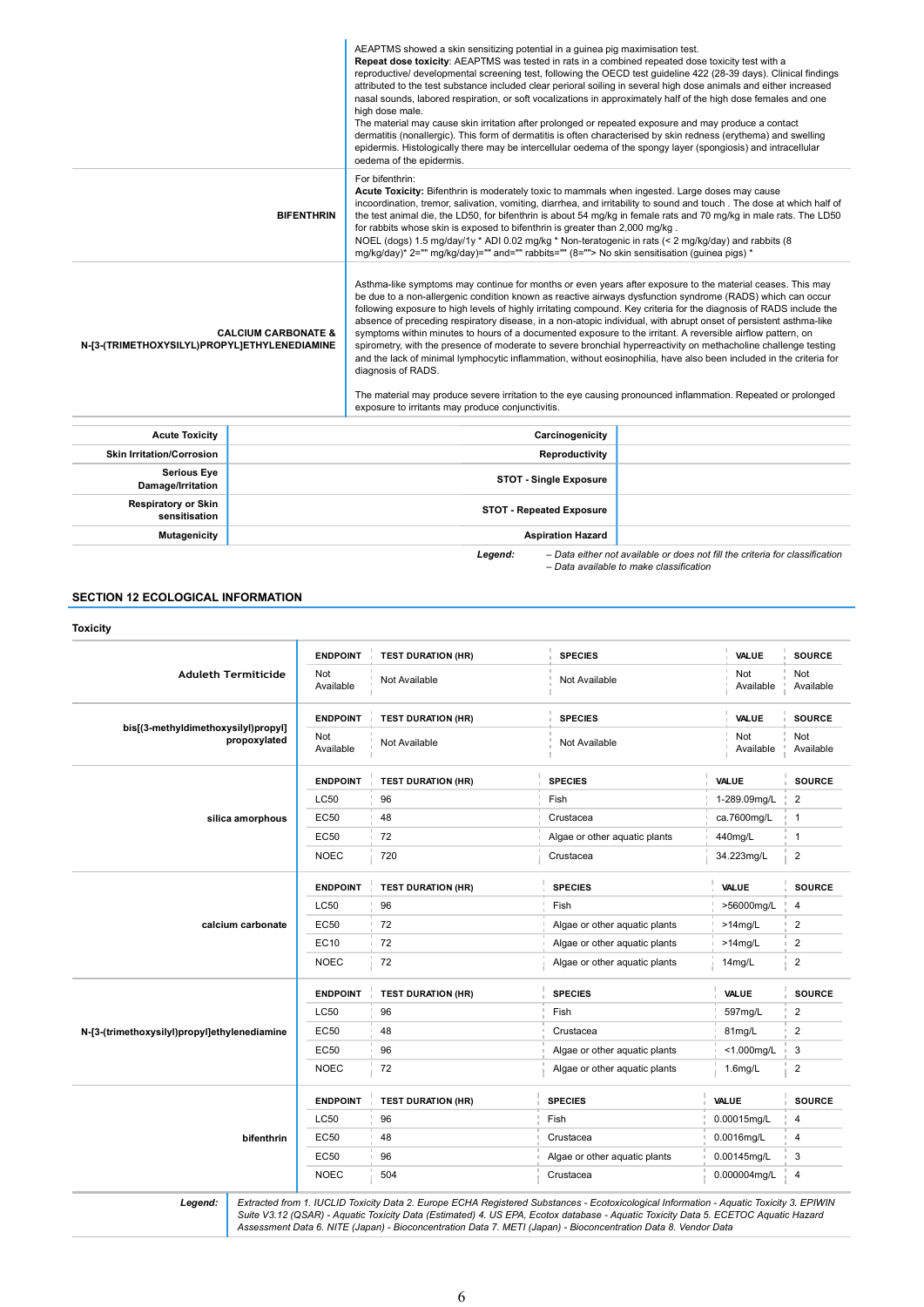#### Persistence and degradability

| Ingredient                                   | Persistence: Water/Soil | Persistence: Air |
|----------------------------------------------|-------------------------|------------------|
| silica amorphous                             | LOW                     | LOW              |
| N-[3-(trimethoxysilyl)propyl]ethylenediamine | <b>HIGH</b>             | <b>HIGH</b>      |
| bifenthrin                                   | <b>HIGH</b>             | HIGH             |

#### Bioaccumulative potential

| <b>Bioaccumulation</b>    |
|---------------------------|
| LOW (LogKOW = $0.5294$ )  |
| LOW (LogKOW = $-1.6744$ ) |
| LOW (LogKOW = $8.1524$ )  |
|                           |

#### Mobility in soil

| Ingredient                                   | Mobility              |
|----------------------------------------------|-----------------------|
| silica amorphous                             | $LOW (KOC = 23.74)$   |
| N-[3-(trimethoxysilyl)propyl]ethylenediamine | LOW (KOC = $6856$ )   |
| bifenthrin                                   | $LOW (KOC = 3228000)$ |

### SECTION 13 DISPOSAL CONSIDERATIONS

| Waste treatment methods      |                                                                                                                                                                                                                                                                                                                                                                                                                                                                                                                                                                                                             |  |  |  |
|------------------------------|-------------------------------------------------------------------------------------------------------------------------------------------------------------------------------------------------------------------------------------------------------------------------------------------------------------------------------------------------------------------------------------------------------------------------------------------------------------------------------------------------------------------------------------------------------------------------------------------------------------|--|--|--|
| Product / Packaging disposal | <b>DO NOT</b> allow wash water from cleaning or process equipment to enter drains.<br>It may be necessary to collect all wash water for treatment before disposal.<br>In all cases disposal to sewer may be subject to local laws and regulations and these should be considered first.<br>Where in doubt contact the responsible authority.<br>Recycle wherever possible or consult manufacturer for recycling options.<br>Consult State Land Waste Authority for disposal.<br>Bury or incinerate residue at an approved site.<br>Recycle containers if possible, or dispose of in an authorised landfill. |  |  |  |

#### SECTION 14 TRANSPORT INFORMATION

#### Labels Required

| <b>NC</b> |  |
|-----------|--|
|           |  |

Land transport (ADG): NOT REGULATED FOR TRANSPORT OF DANGEROUS GOODS

Air transport (ICAO-IATA / DGR): NOT REGULATED FOR TRANSPORT OF DANGEROUS GOODS

Sea transport (IMDG-Code / GGVSee): NOT REGULATED FOR TRANSPORT OF DANGEROUS GOODS

Transport in bulk according to Annex II of MARPOL and the IBC code Not Applicable

### SECTION 15 REGULATORY INFORMATION

#### Safety, health and environmental regulations / legislation specific for the substance or mixture

| BIS[(3-METHYLDIMETHOXYSILYL)PROPYL] PROPOXYLATED IS FOUND ON THE FOLLOWING REGULATORY LISTS |
|---------------------------------------------------------------------------------------------|
| Australia Inventory of Chemical Substances (AICS)                                           |

#### SILICA AMORPHOUS IS FOUND ON THE FOLLOWING REGULATORY LISTS

Australia Exposure Standards Australia Hazardous Chemical Information System (HCIS) - Hazardous Chemicals Australia Inventory of Chemical Substances (AICS) Schedule 4

Australia Standard for the Uniform Scheduling of Medicines and Poisons (SUSMP) -

GESAMP/EHS Composite List - GESAMP Hazard Profiles

International Agency for Research on Cancer (IARC) - Agents Classified by the IARC Monographs

International WHO List of Proposed Occupational Exposure Limit (OEL) Values for Manufactured Nanomaterials (MNMS)

# CALCIUM CARBONATE IS FOUND ON THE FOLLOWING REGULATORY LISTS

Australia Exposure Standards

Australia Inventory of Chemical Substances (AICS) Australia Standard for the Uniform Scheduling of Medicines and Poisons (SUSMP) - Schedule 5

Australia Standard for the Uniform Scheduling of Medicines and Poisons (SUSMP) - Schedule 6 GESAMP/EHS Composite List - GESAMP Hazard Profiles

IMO IBC Code Chapter 18: List of products to which the Code does not apply N-[3-(TRIMETHOXYSILYL)PROPYL]ETHYLENEDIAMINE IS FOUND ON THE FOLLOWING REGULATORY LISTS

Australia Dangerous Goods Code (ADG Code) - Dangerous Goods List Australia Dangerous Goods Code (ADG Code) - List of Emergency Action Codes Australia Inventory of Chemical Substances (AICS)

International Air Transport Association (IATA) Dangerous Goods Regulations International Maritime Dangerous Goods Requirements (IMDG Code) United Nations Recommendations on the Transport of Dangerous Goods Model Regulations

**BIFENTHRIN IS FOUND ON THE FOLLOWING REGULATORY LISTS**